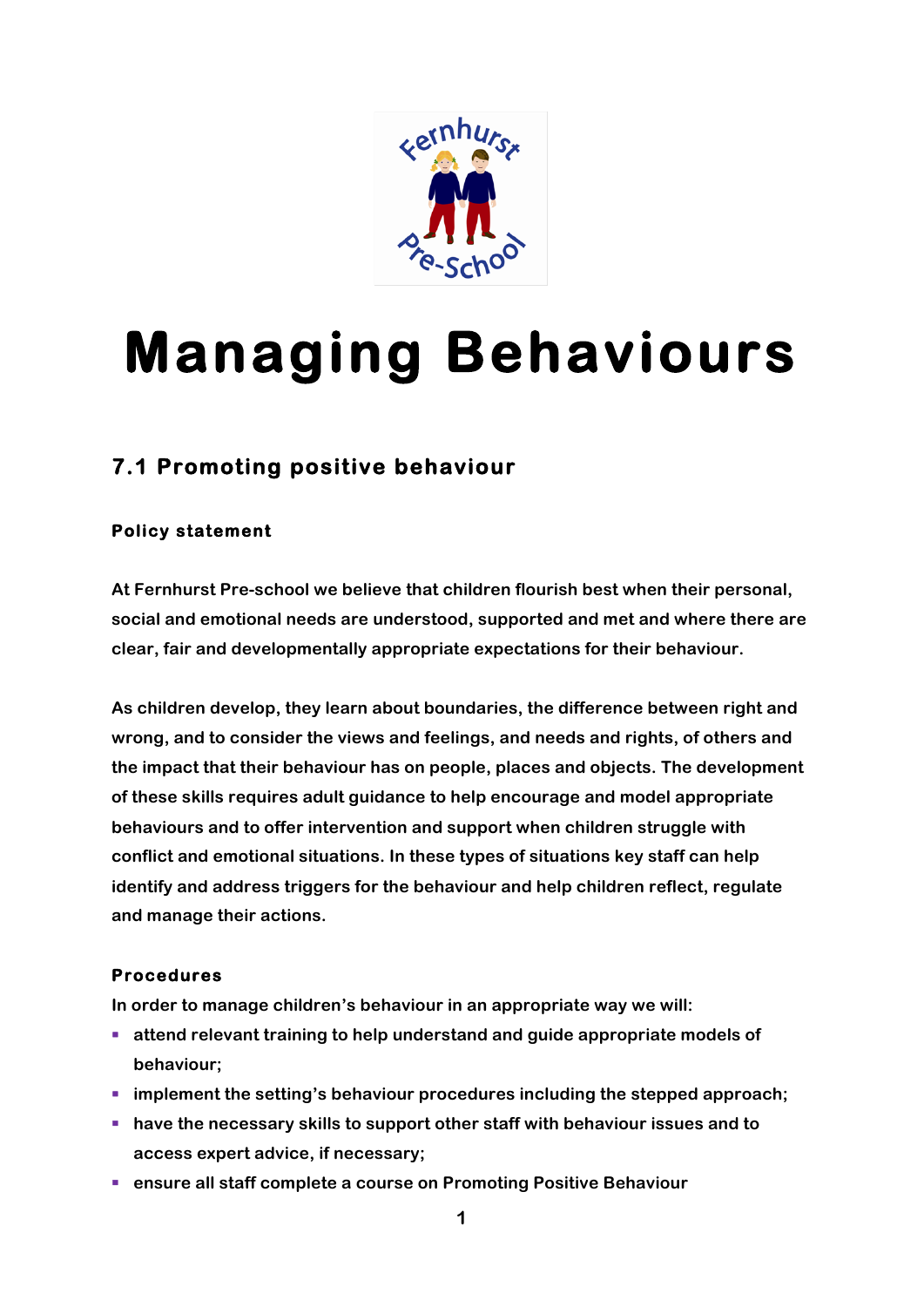#### **Stepped approach**

#### **Step 1**

- § **We will ensure that EYFS guidance relating to 'behaviour management' is incorporated into relevant policy and procedures;**
- § **We will be knowledgeable with, and apply the setting's procedures on Promoting Positive Behaviour;**
- § **We will undertake an annual audit of the provision to ensure the environment and practices supports healthy social and emotional development. Findings from the audit are considered by management and relevant adjustments applied. This is also linked to the assessments that we complete using the Tapestry Learning Journal online facility where we use the Leuven Scale to measure the well-being and involvement of the child.**
- We will ensure that all staff are supported to address issues relating to behaviour **including applying initial and focused intervention approaches (see below).**

# **Step 2**

- We address unwanted behaviours using the agreed and consistently applied **initial intervention approach. If the unwanted behaviour does not reoccur or cause concern then normal monitoring will resume.**
- Behaviours that result in concern for the child and/or others will be discussed **between the key person, the Special Educational Needs Coordinator (SENCO) or/and the Manager. During the meeting, the key person will use their knowledge and assessments of the child to share any known influencing factors (new baby, additional needs, illness etc.) in order to place the behaviour into context. Appropriate adjustments to practice will be agreed and if successful normal monitoring resumed.**
- **If the behaviour continues to reoccur and remain a concern then the key person should liaise with parents to discuss possible reasons for the behaviour and to agree next steps. If a cause for the behaviour is not known or only occurs whilst in the setting then the SENCO will suggest using a focused intervention approach to identify a trigger for the behaviour.**
- **If a trigger is identified then the SENCO and key person will meet with the parents to plan support for the child through developing an action plan. If relevant, recommended actions for dealing with the behaviour at home should be agreed with the parent/s and incorporated into the plan. Other members of the staff team**

**2**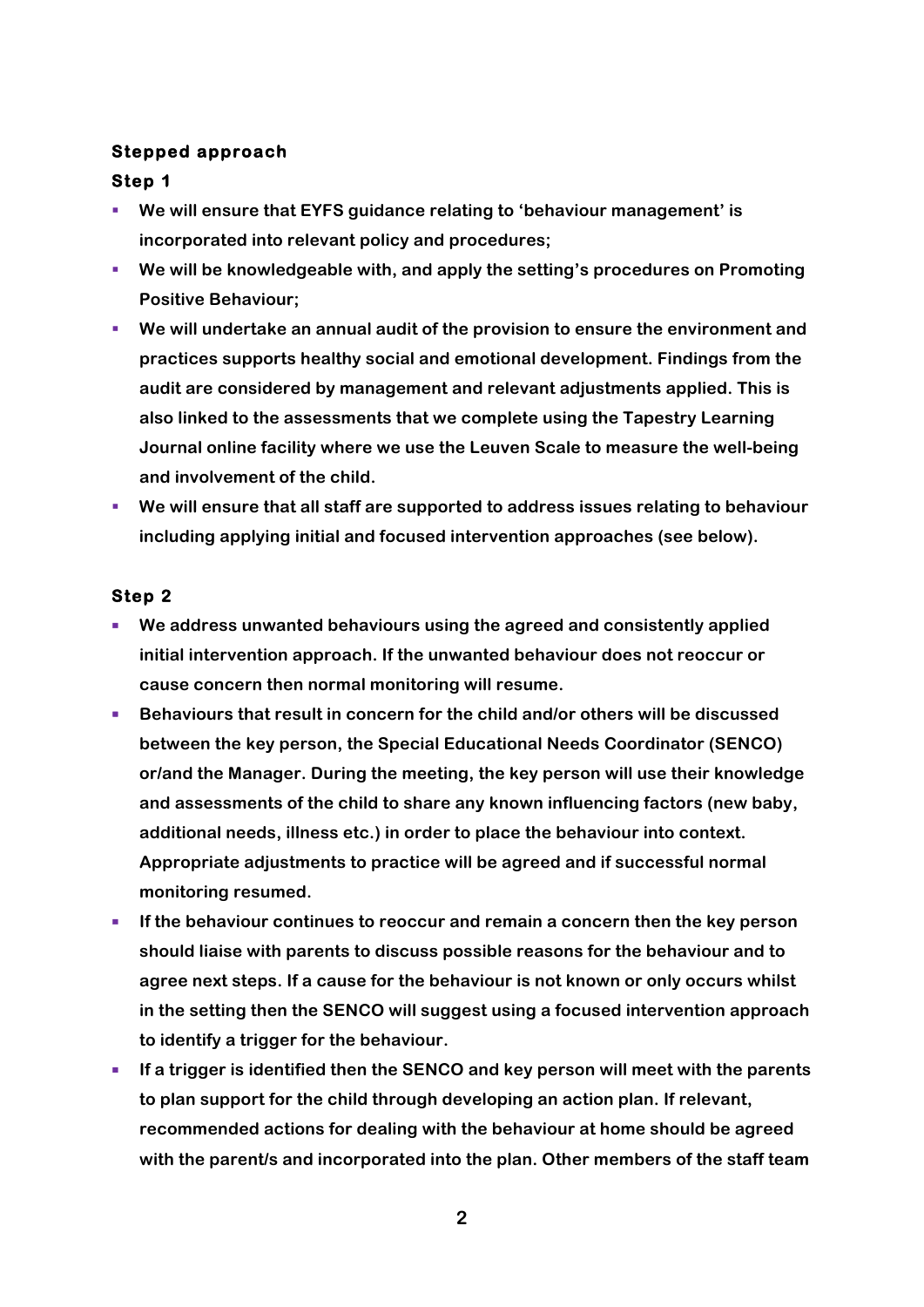**should be informed of the agreed actions in the action plan and help implement the actions. The plan should be monitored and reviewed regularly by the key person and SENCO until improvement is noticed.**

## **Step 3**

- **If, despite applying the initial intervention and focused intervention approaches, the behaviour continues to occur and/or is of significant concern, then the Manager and SENCO will invite the parents to a meeting to discuss external referral and next steps for supporting the child in the setting.**
- § **It may be agreed that the Common Assessment Framework (CAF) or Early Help process should begin and that specialist help be sought for the child – this support may address either developmental or welfare needs. If the child's behaviour is part of a range of welfare concerns that also include a concern that the child may be suffering or likely to suffer significant harm, follow the Safeguarding and Children and Child Protection Policy (1.2). It may also be agreed that the child should be referred for an Education, Health and Care assessment. (See Supporting Children with SEN policy 9.2)**
- § **Advice provided by external agencies should be incorporated into the child's action plan and regular multi-disciplinary meetings held to review the child's progress.**

#### **Initial intervention approach**

- § **We use an initial problem solving intervention for all situations in which a child or children are distressed or in conflict. All staff use this intervention consistently.**
- **This type of approach involves an adult approaching the situation calmly, stopping any hurtful actions, acknowledging the feelings of those involved, gathering information, restating the issue to help children reflect, regain control of the situation and resolve the situation themselves.**
- § **High Scope's Conflict Resolution process provides this type of approach but equally any other similar method would be suitable. Periodically the effectiveness of the approach will be checked.**

#### **Focused intervention approach**

■ The reasons for some types of behaviour are not always apparent, despite the **knowledge and input from key staff and parents.**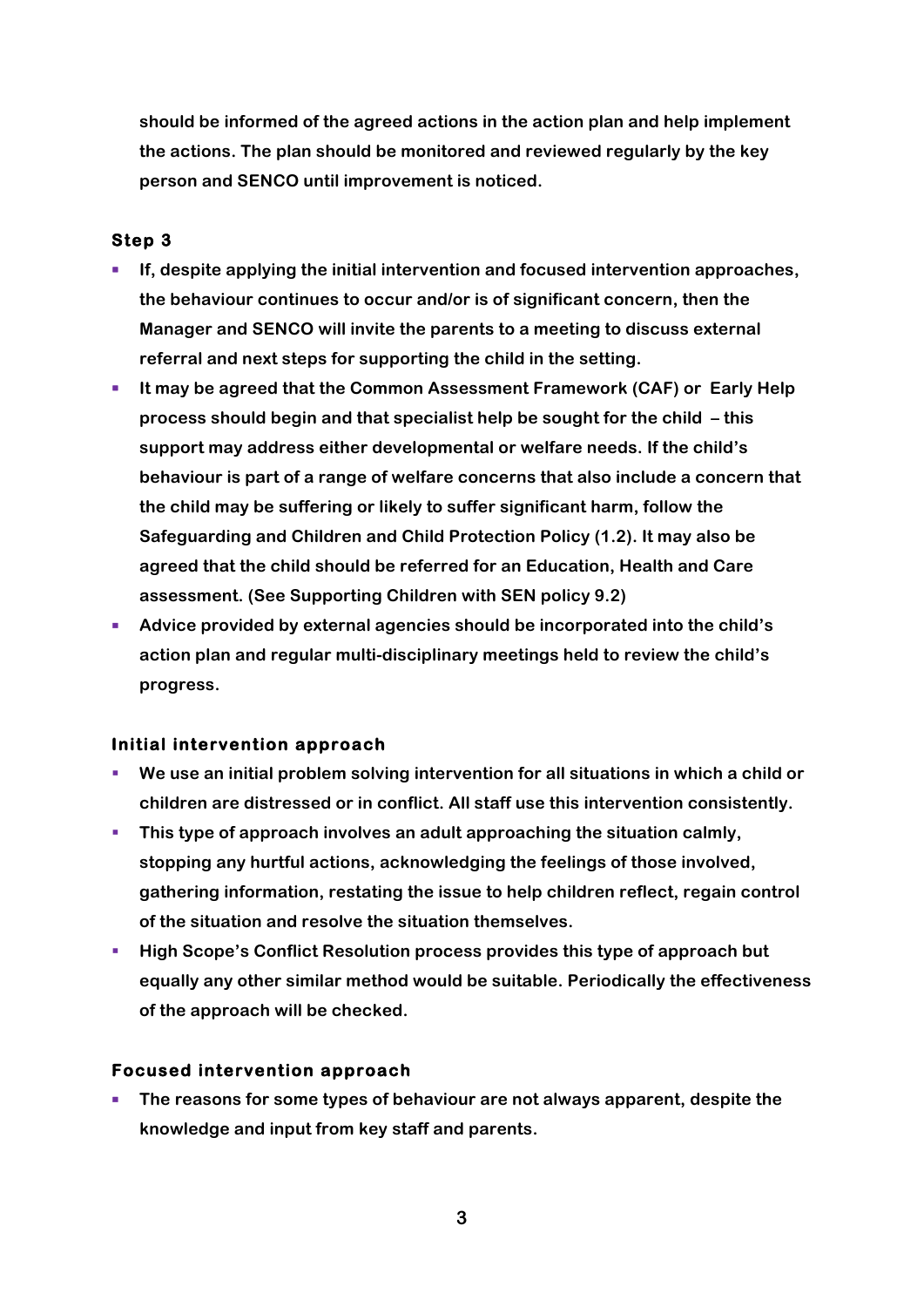- § **Where we have considered all possible reasons, then a focused intervention approach should be applied.**
- § **This approach allows the key person and SENCO to observe, reflect, and identify causes and functions of unwanted behaviour in the wider context of other known influences on the child.**
- We use key observations to identify a) an event or activity (antecedent) that **occurred immediately before a particular behaviour, b) what behaviour was observed and recorded at the time of the incident, and c) what the consequences were following the behaviour. Once analysed, the focused intervention should help determine the cause (e.g. ownership of a toy or fear of a situation) and function of the behaviour (to obtain the toy or avoid a situation) and suitable support will be applied.**

#### **Use of rewards and sanctions**

- § **All children need consistent messages, clear boundaries and guidance to intrinsically manage their behaviour through self-reflection and control.**
- § **Rewards such as excessive praise and stickers may provide an immediate change in the behaviour but will not teach children how to act when a 'prize' is not being given or provide the child with the skills to manage situations and their emotions. Instead, a child is taught how to be 'compliant' and respond to meet adult's own expectations in order to obtain a reward (or for fear of a sanction). If used then the type of rewards and their functions must be carefully considered before applying.**
- Children should never be labelled, criticised, humiliated, punished, shouted at or **isolated by removing them from the group and left alone in 'time out' or on a 'naughty chair'. However, if necessary children can be accompanied and removed from the group in order to calm down and if appropriate helped to reflect on what has happened.**

# **Use of physical intervention**

■ The term physical intervention is used to describe any forceful physical contact **by an adult to a child such as grabbing, pulling, dragging, or any form of restraint of a child such as holding down. Where a child is upset or angry, staff will speak to them calmly, encouraging them to vent their frustration in other ways by diverting the child's attention.**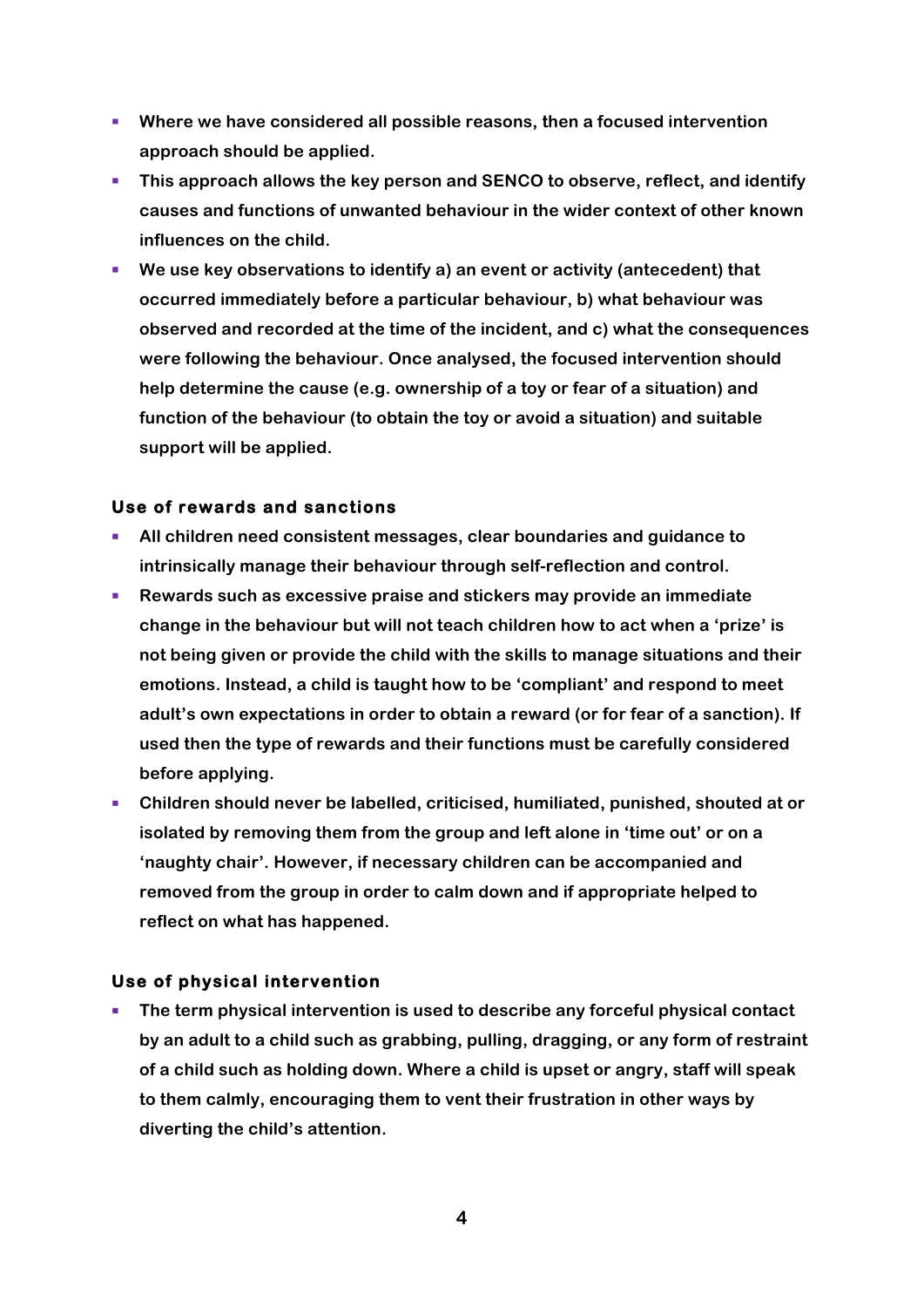- Staff should not use physical intervention or the threat of physical intervention, **to manage a child's behaviour unless it is necessary to use "reasonable force in order to prevent children from injuring themselves or others or damage property" (EYFS).**
- If "reasonable force" has been used for any of the reasons shown above, parents **are to be informed on the same day that it occurs. The intervention will be recorded as soon as possible within the child's file, which states clearly when and how parents were informed.**
- § **Corporal (physical) punishment of any kind should never be used or threatened which could adversely affect a child's well-being.**

# **Challenging Behaviour/Aggression by children towards other children**

- § **Any aggressive behaviour by children towards other children will result in a staff member intervening immediately to challenge and prevent escalation.**
- If the behaviour has been significant or may potentially have a detrimental effect **on the child, the parents of the child who has been the victim of behaviour and the parents of the child who has been the perpetrator should be informed.**
- The designated person will contact children's social services if appropriate and **will consider whether notifying the police if appropriate.**
- The designated person will make a written record of the incident, which is kept in **the child's file; in line with the Safeguarding children, young people and vulnerable adults policy.**
- § **The designated person should complete a risk assessment related to the child's challenging behaviour to avoid any further instances.**
- The designated person should meet with the parents of the child who has been **affected by the behaviour to advise them of the incident and the setting's response to the incident.**
- Ofsted should be notified if appropriate.
- Relevant health and safety procedures and procedures for dealing with concerns **and complaints should be followed.**
- § **Parents should also be asked to sign risk assessments where the risk assessment relates to managing the behaviour of a specific child.**

**Bullying is a behaviour that both parents and practitioners worry about. Bullying is a deliberate, aggressive and repeated action, which is carried out with intent to cause harm or distress to others. It requires the child to have 'theory of mind' and a higher**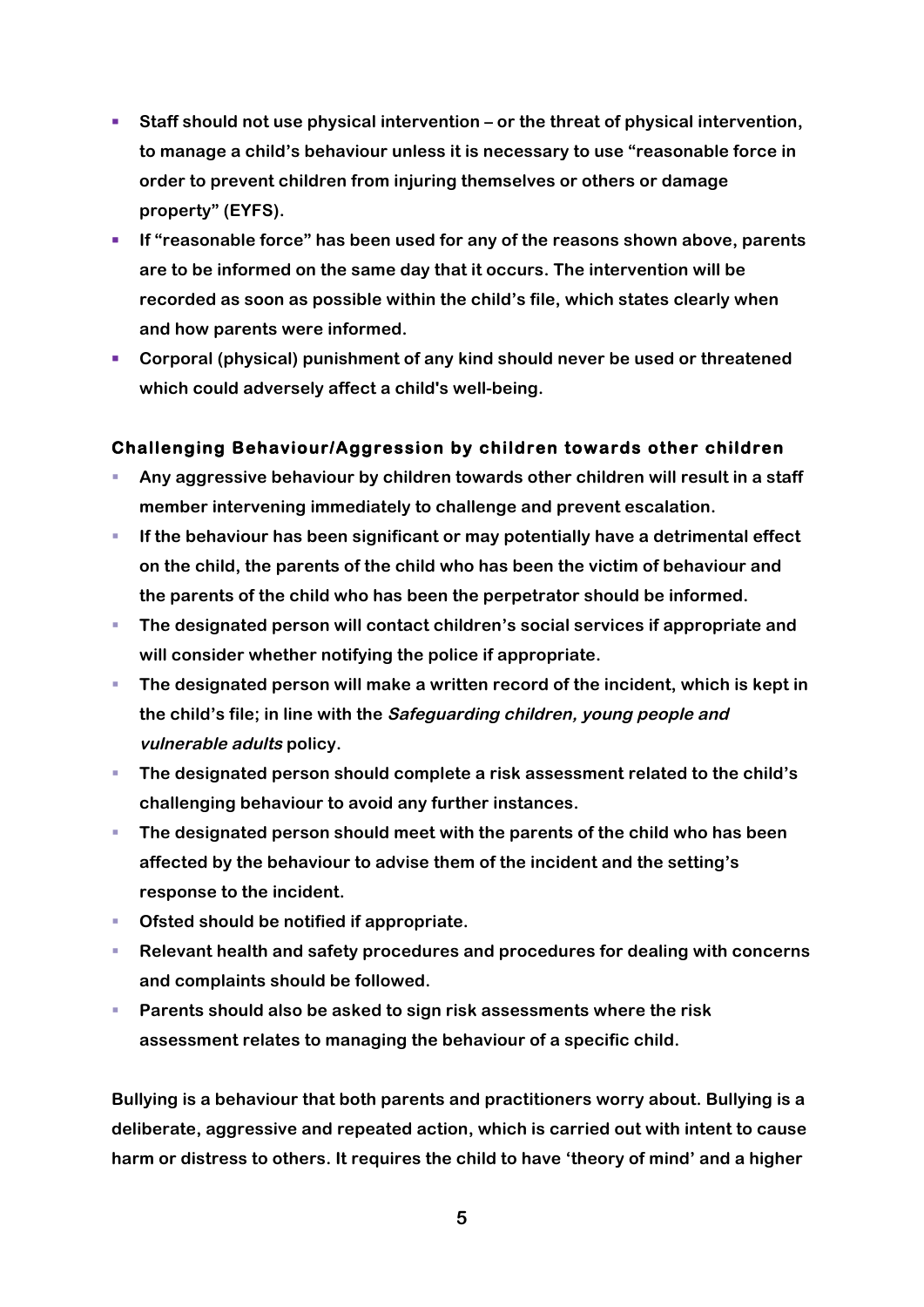**level of reasoning and thinking, all of which are complex skills that most three-yearolds have not yet developed (usually after the age of four along with empathy). Therefore, an outburst by a three-year-old is more likely to be a reflection of the child's emotional well-being, their stage of development or a behaviour that they have copied from someone else.**

**Young children are keen observers and more likely to copy behaviours, which mimic the actions of others, especially the actions of people they have established a relationship with. These are learnt behaviours rather than premeditated behaviours because children this young do not have sufficiently sophisticated cognition to carry out the type of bullying an older child can do. Unless addressed early, this type of pre-bullying behaviour in young children can lead on to bullying behaviour later in childhood. The fear is that by labelling a child as a bully so early in life we risk influencing negative perceptions and expectations of the child which will impact on their self-image, self-esteem and may adversely affect their long term behaviour. This label can stick with the child for the rest of their life.**

#### **Challenging unwanted behaviour from adults in the setting**

- § **Settings will not tolerate behaviour from an adult which demonstrates a dislike, prejudice and/or discriminatory attitude or action towards any individual or group. This includes negativity towards groups and individuals living outside the UK (xenophobia). This also applies to the same behaviour if directed towards specific groups of people and individuals who are British Citizens residing in the UK.**
- § **Allegations of discriminatory remarks or behaviour including xenophobia made in the setting by any adult will be taken seriously. The perpetrator will be asked to stop the behaviour and failure to do so may result in the adult being asked to leave the premises and in the case of a staff member, disciplinary measures being taken.**
- § **Where a parent makes discriminatory or prejudiced remarks to staff at any time, or other people while on the premises, this is recorded on the child's file and is reported to the setting manager. The procedure is explained and the parent asked to comply while on the premises. An 'escalatory' approach will be taken with those who continue to exhibit this behaviour. The second stage comprises a letter to the parent requesting them to sign a written agreement not to make**